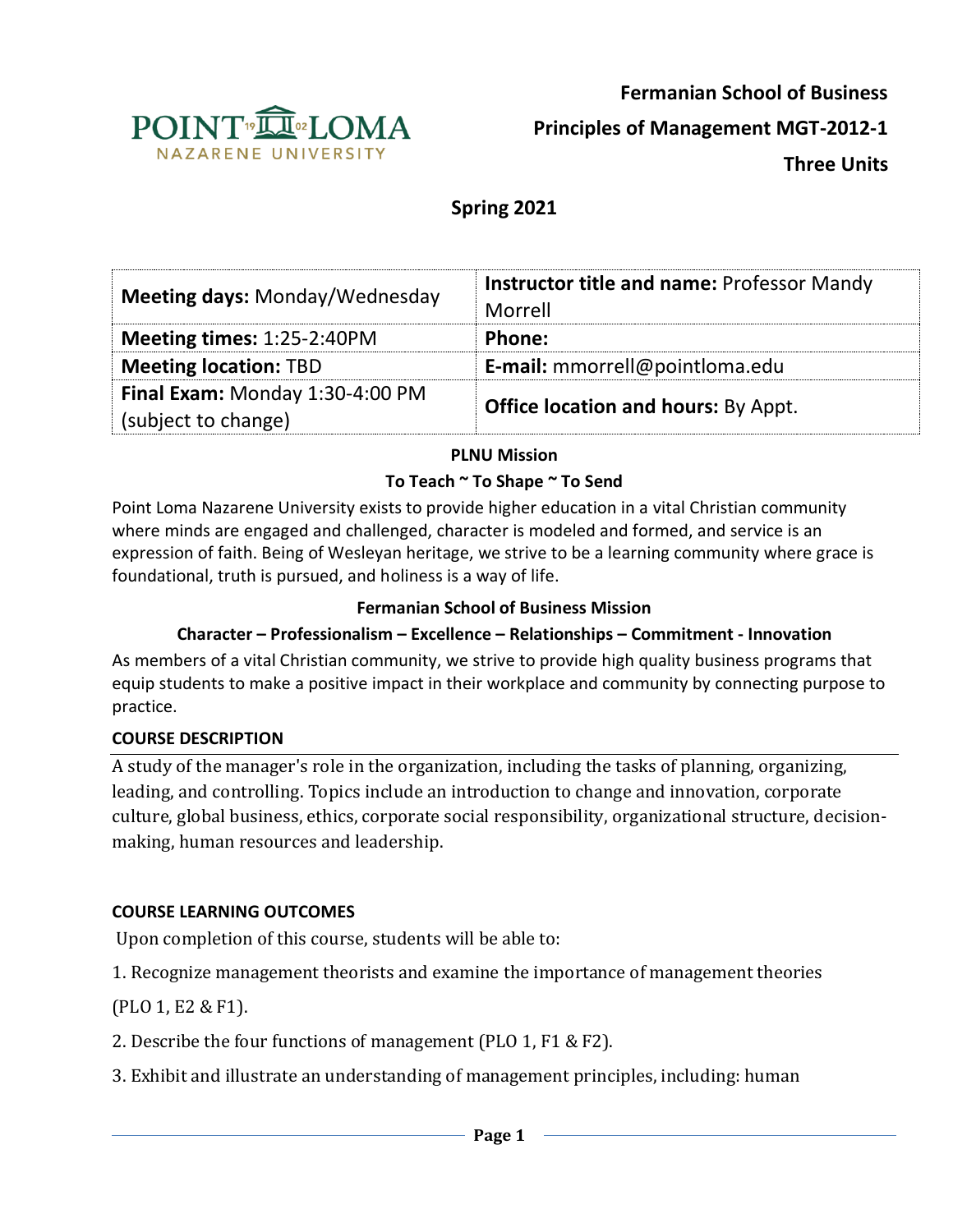resources, operations management, organizations and leadership (PLO 1, 2, E2, F1 & F2).

4. Employ decision making capabilities within a team (PLO 5, E2)

5. Use effective verbal and written communication to exhibit management principles, theories

and current events (PLO 3).

6. Analyze ethical issues in the context of management theories (PLO 4).

## **COURSE CREDIT HOUR INFORMATION**

In the interest of providing sufficient time to accomplish the stated Course Learning Outcomes, this class meets the PLNU credit hour policy for a 3 unit class delivered over 15 weeks. Specific details about how the class meets the credit hour requirement can be provided upon request.

### **REQUIRED TEXTS AND RECOMMENDED STUDY RESOURCES**

- 1. **Exploring Management 6th Edition (2017). Schermerhorm and Bachrach. Wiley. ISBN: 978-1-119-39586-7 (Wiley PLUS not required but hard copy preferred)**
- 2. **Partridge, D. People over Profit (2015). Nelson. ISBN: 978-1501222306**

## **ASSESSMENT AND GRADING**

| Assignment distribution by percentage:                                                                                                                                                                                                                                                                                                                   | Grade scale:                                                                                                                                                                                              |
|----------------------------------------------------------------------------------------------------------------------------------------------------------------------------------------------------------------------------------------------------------------------------------------------------------------------------------------------------------|-----------------------------------------------------------------------------------------------------------------------------------------------------------------------------------------------------------|
| Weekly quizzes 10%<br>Team Ethics Presentation 10%<br>POP Discussions 5%<br>Teamwork Submissions 10%<br>Executive Interview Paper/Discussion<br>$\bullet$<br>12.5%<br>Management in the Real World 5%<br>Midterm 10%<br>Team Supply Chain Presentation 10%<br>Participation/Engagement 7.5%<br>Christian Practices Participation 5%<br>Final Exam<br>15% | $A = 93 - 100$<br>$C = 73 - 76$<br>$A = 92.9 - 90$<br>$C = 70 - 72$<br>$B+=87-89.9$<br>$D+=67-69$<br>$B = 83 - 86.9$<br>$D = 63 - 66$<br>$B = 80 - 82.9$<br>$D = 60 - 62$<br>$C+=77-79.9$<br>$F = 0 - 59$ |

### **INCOMPLETES AND LATE ASSIGNMENTS**

All assignments are to be submitted/turned in by the beginning of the class session when they are due—including assignments posted in Canvas. Incompletes will only be assigned in extremely unusual circumstances.

### **SPIRITUAL CARE**

Please be aware PLNU strives to be a place where you grow as whole persons. To this end, we provide resources for our students to encounter God and grow in their Christian faith.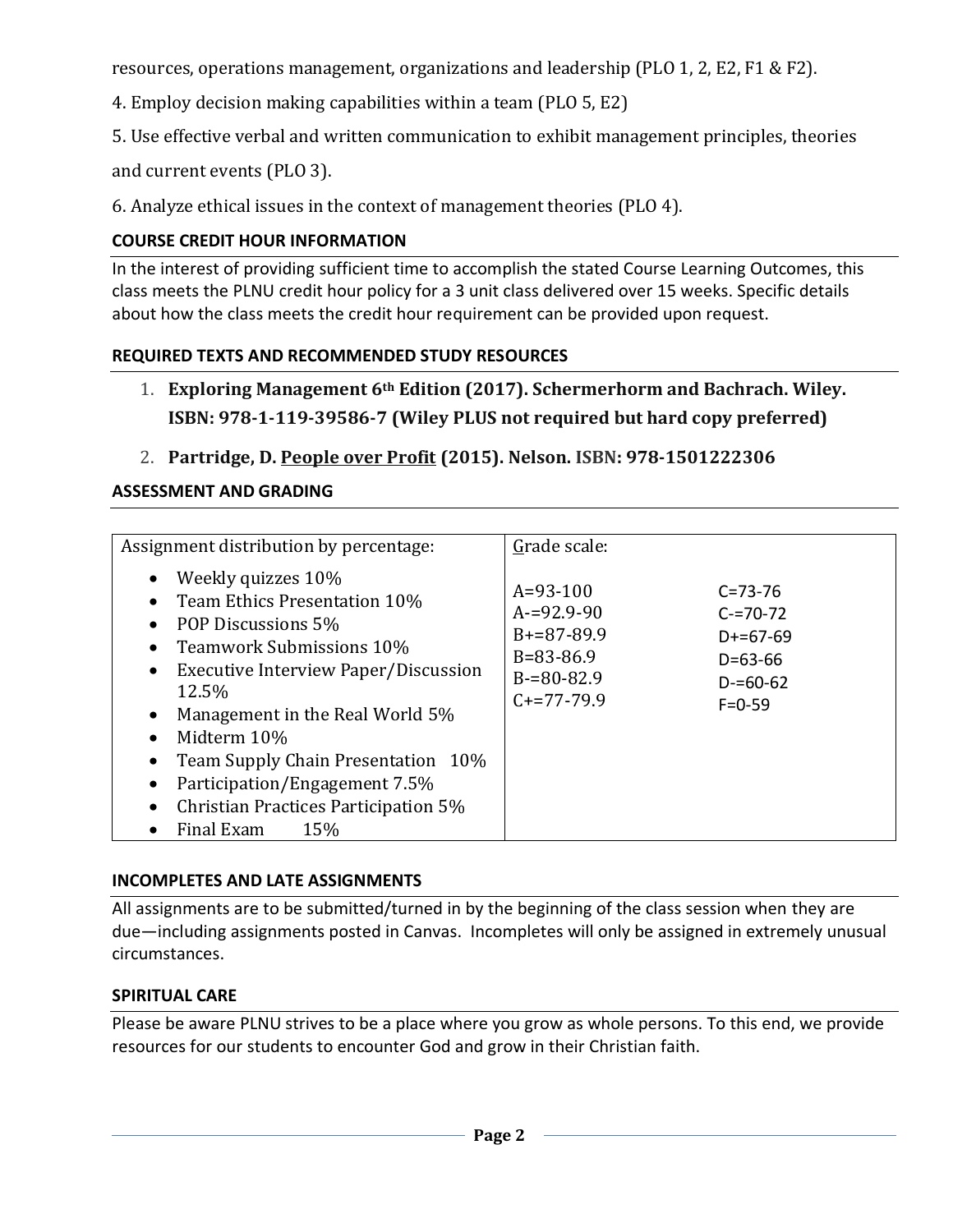If students have questions, a desire to meet with the chaplain or have prayer requests you can contact the [Office of Spiritual Development](https://www.pointloma.edu/offices/spiritual-development)

## **PLNU COPYRIGHT POLICY**

Point Loma Nazarene University, as a non-profit educational institution, is entitled by law to use materials protected by the US Copyright Act for classroom education. Any use of those materials outside the class may violate the law.

## **PLNU ACADEMIC HONESTY POLICY**

Students should demonstrate academic honesty by doing original work and by giving appropriate credit to the ideas of others. Academic dishonesty is the act of presenting information, ideas, and/or concepts as one's own when in reality they are the results of another person's creativity and effort. A faculty member who believes a situation involving academic dishonesty has been detected may assign a failing grade for that assignment or examination, or, depending on the seriousness of the offense, for the course. Faculty should follow and students may appeal using the procedure in the university Catalog. See Academic Policies in the PLNU Catalog for further policy information.

## **PLNU ACADEMIC ACCOMMODATIONS POLICY**

While all students are expected to meet the minimum standards for completion of this course as established by the instructor, students with disabilities may require academic adjustments, modifications or auxiliary aids/services. At Point Loma Nazarene University (PLNU), these students are requested to register with the Disability Resource Center (DRC), located in the Bond Academic Center. (DRC@pointloma.edu or 619-849-2486). The DRC's policies and procedures for assisting such students in the development of an appropriate academic adjustment plan (AP) allows PLNU to comply with Section 504 of the Rehabilitation Act and the Americans with Disabilities Act. Section 504 (a) prohibits discrimination against students with special needs and guarantees all qualified students equal access to and benefits of PLNU programs and activities. After the student files the required documentation, the DRC, in conjunction with the student, will develop an AP to meet that student's specific learning needs. The DRC will thereafter email the student's AP to all faculty who teach courses in which the student is enrolled each semester. The AP must be implemented in all such courses. If students do not wish to avail themselves of some or all of the elements of their AP in a particular course, it is the responsibility of those students to notify their professor in that course. PLNU highly recommends that DRC students speak with their professors during the first two weeks of each semester about the applicability of their AP in that particular course and/or if they do not desire to take advantage of some or all of the elements of their AP in that course.

### **PLNU ATTENDANCE AND PARTICIPATION POLICY**

Regular and punctual attendance at all **synchronous** class sessions is considered essential to optimum academic achievement. If the student is absent for more than 10 percent of class sessions (virtual or face-to-face), the faculty member will issue a written warning of de-enrollment. If the absences exceed 20 percent, the student may be de-enrolled without notice until the university drop date or, after that date, receive the appropriate grade for their work and participation. In some courses, a portion of the credit hour content will be delivered **asynchronously** and attendance will be determined by submitting the assignments by the posted due dates. See Academic Policies in the Academic Catalog. If absences exceed these limits but are due to university excused health issues, an exception will be granted.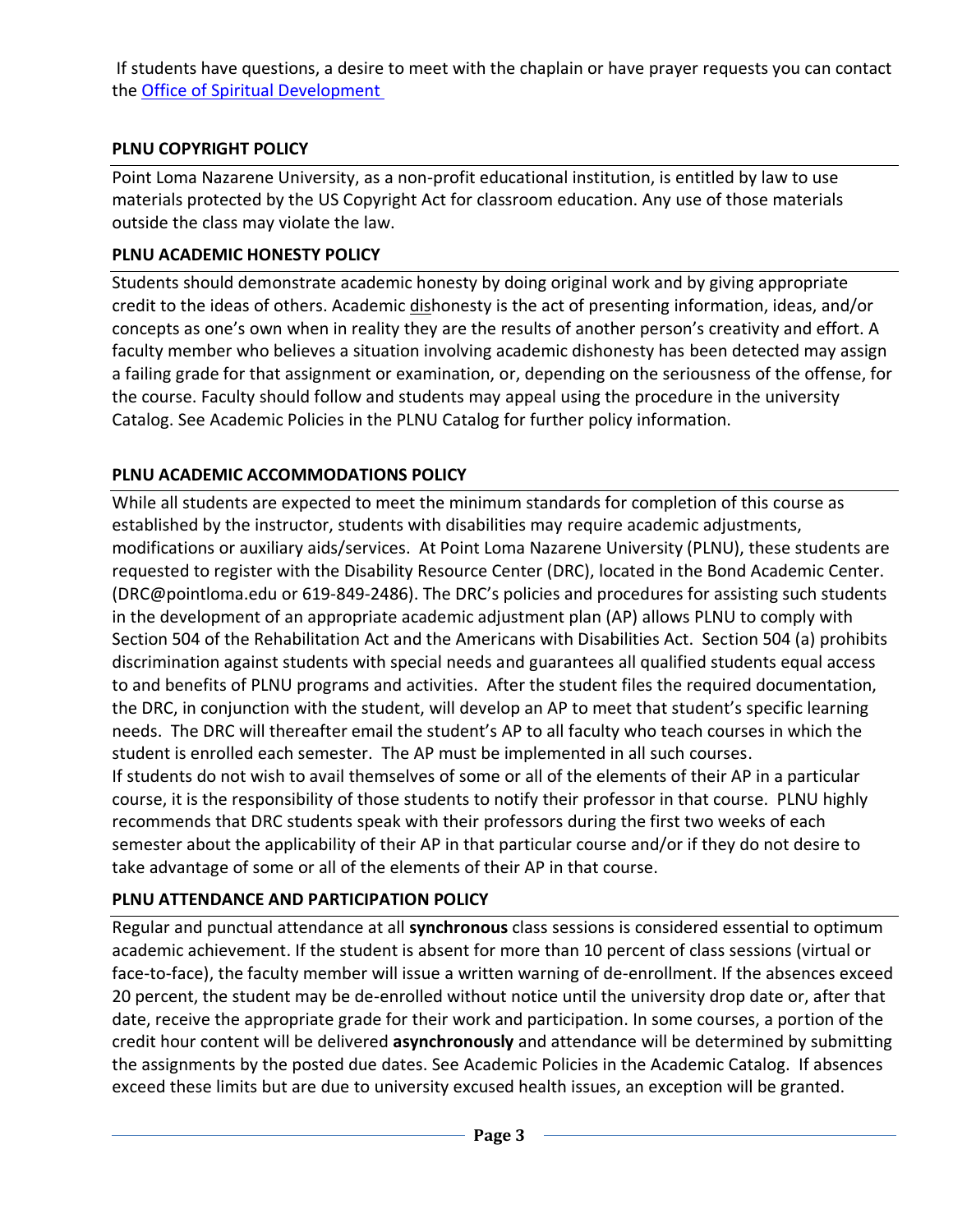### **Asynchronous Attendance/Participation Definition**

A day of attendance in asynchronous content is determined as contributing a substantive note, assignment, discussion, or submission by the posted due date. Failure to meet these standards will result in an absence for that day. Instructors will determine how many asynchronous attendance days are required each week.

#### *Hybrid 3-unit courses only***:**

At Point Loma Nazarene University, attendance is required at all scheduled classes. Hybrid format means some class meetings will be face-to-face and some will be online. Attendance in the face-to-face classes is to be for the entire time of the class. Arriving late or leaving early will be considered a partial absence. A day of attendance in an online class is determined as contributing a substantive note, assignment, discussion, or submission that adds value to the course as determined by the instructor. Three days of attendance are required each week.

Face-to-face Portion of the Hybrid course

In blended or hybrid courses, if a student misses one face-to-face class then the faculty member will send an email to the student and the Director of Student Success warning of attendance jeopardy. There are no exceptions to this policy.

If a student misses two face-to-face classes, the faculty member or Vice Provost for Academic Administration (VPAA) will initiate the student's de-enrollment from the course without further advanced notice to the student. If the date of de-enrollment is past the last date to withdraw from a class, the student will be assigned a grade of "F" and there will be no refund of tuition for that course. Online Portion of the Hybrid Course

If a student misses two online classes (fails to contribute to a discussion board) during the course, then the faculty member will send an email to the student and the Director of Student Success warning of attendance jeopardy. There are no exceptions to this policy.

If a student misses three online classes (fails to contribute to a discussion board by the due date) during the course, then the faculty member or Vice Provost for Academic Administration (VPAA) will initiate the student's de-enrollment from the course without further advanced notice to the student. If the date of de-enrollment is past the last date to withdraw from a class, the student will be assigned a grade of "F" and there will be no refund of tuition for that course.

1 missed F2F class = warning

2 missed F2F classes = de-enrollment

2 missed online classes = warning

3 missed online classes = de-enrollment

#### **USE OF TECHNOLOGY**

In order to be successful in the online environment, you'll need to meet the minimum technology and system requirements; please refer to the *[Technology and System Requirements](https://help.pointloma.edu/TDClient/1808/Portal/KB/ArticleDet?ID=108349)* information. Additionally, students are required to have headphone speakers compatible with their computer available to use. If a student is in need of technological resources please contact [student-tech](mailto:student-tech-request@pointloma.edu)[request@pointloma.edu.](mailto:student-tech-request@pointloma.edu)

Problems with technology do not relieve you of the responsibility of participating, turning in your assignments, or completing your class work.

#### **FINAL EXAMINATION POLICY**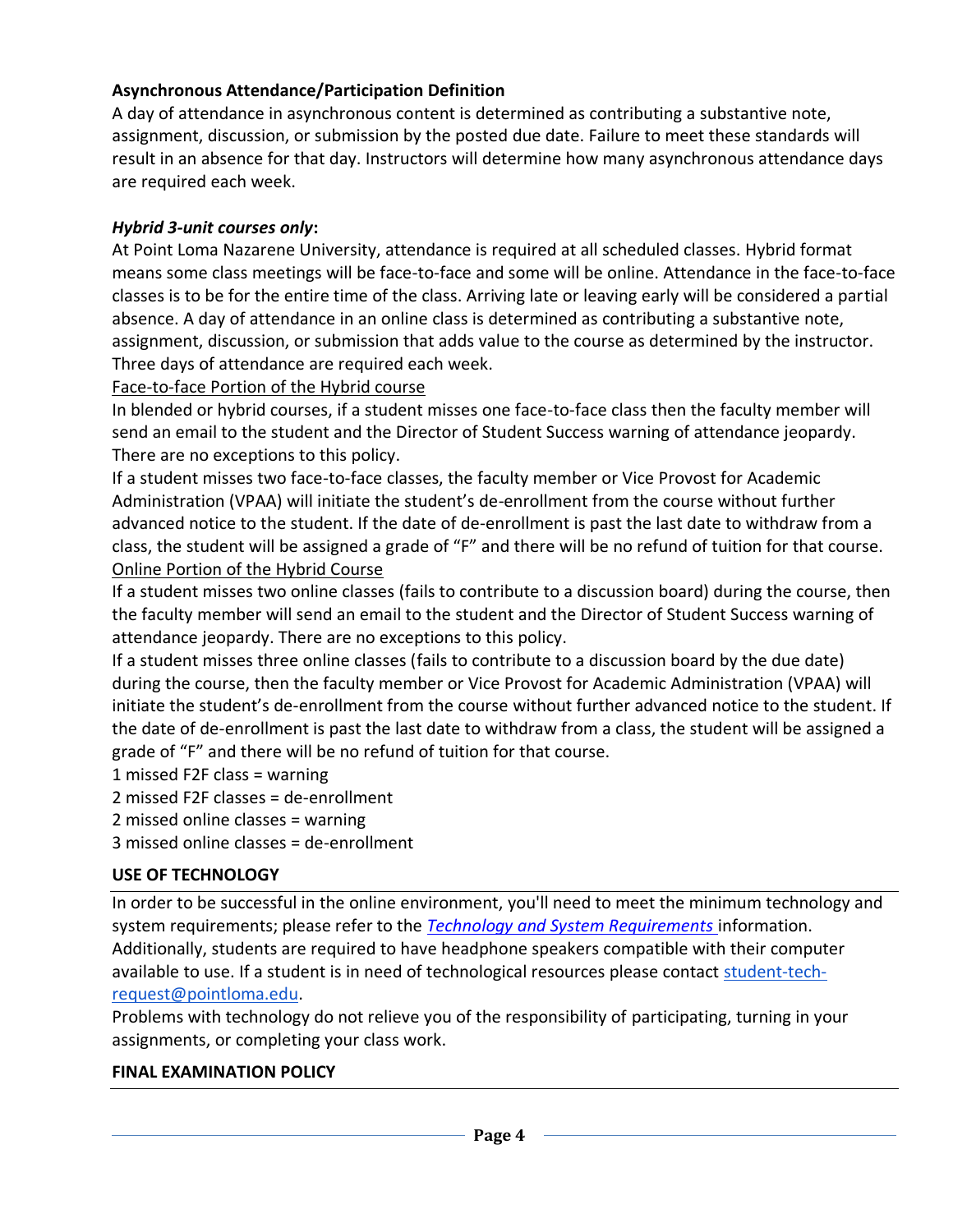Successful completion of this class requires taking the final examination **on its scheduled day**. No requests for early examinations or alternative days will be approved.

## **COURSE SCHEDULE AND ASSIGNMENTS**

Note: For each assignment, provide the following things:

- Description: Clear explanation of the assignment
- Requirements: Clearly identify all evaluation requirements for each assignment, including rubrics, if any, for assignments.
- Style standard: APA, Chicago, etc, if applicable.

| <b>DATE</b><br><b>PRESENTED</b> | <b>CLASS CONTENT OR ASSIGNMENT</b>                 | <b>ASSIGNMENT</b><br><b>DUE DATE</b>                            |
|---------------------------------|----------------------------------------------------|-----------------------------------------------------------------|
| 3/1/21                          | Syllabus Overview                                  |                                                                 |
| 3/3/21                          | <b>Chapter 1: Managing and Mgmt. Process</b>       | Read Ch. 1                                                      |
| 3/8/21                          | Chapter 1: Managing and Mgmt. Process; Quiz        |                                                                 |
| 3/15/21                         | <b>Chapter 2: Foundations of Management</b>        | Read Ch. 2                                                      |
| 3/17/21                         | Chapter 2: Foundations of Management, Quiz         |                                                                 |
| 3/22/21                         | <b>Chapter 3: Ethics and Social Responsibility</b> | Read Ch. 3                                                      |
| 3/24/21                         | Chapter 3: Ethics and Social Responsibility; Quiz  | <b>Ethics PPT Draft</b><br>Due; MITRW<br>Due                    |
| 3/29/21                         | <b>Ethics Presentations</b>                        | POP 1-54                                                        |
| 3/31/21                         | <b>MENTAL HEALTH DAY - NO CLASS</b>                |                                                                 |
| 4/5/21                          | Chapter 14: Teams and Team Work                    | Read Ch. 14;                                                    |
| 4/7/21                          | Chapter 4: Teams and Team Work                     | POP 55-100                                                      |
| 4/12/21                         | Chapter 5: Plans and Planning Techniques, Quiz     | Read Ch. 5                                                      |
| 4/14/21                         | Chapter 7: Strategy; People over Profit            | Ch. 7; POP 101-<br>153                                          |
| 4/19/21                         | Chapter 7: Strategy; People over Profit; Quiz      |                                                                 |
| 4/21/21                         | <b>MIDTERM</b>                                     | POP 154-198                                                     |
| 4/26/21                         | Chapter 9: Organizational Change                   | Executive<br><b>Interview Names</b><br>Due                      |
| 4/28/21                         | Chapter 9: Organizational Change; Quiz             | Read Ch. 9; POP<br><b>F500 Due</b>                              |
| 5/3/21                          | Chapter 10, Human Resources Mgmt.                  | Read Ch. 10;<br>Executive<br>Interview<br><b>Discussion Due</b> |
| 5/5/21                          | <b>MENTAL HEALTH DAY: NO CLASS</b>                 |                                                                 |
| 5/10/21                         | Chapter 10, Human Resources Mgmt., Quiz            |                                                                 |
| 5/12/21                         | Chapter 11: Leadership                             | Read Ch. 11                                                     |
| 5/17/21                         | Chapter 11: Leadership; Quiz                       | <b>Executive Paper</b><br>Due                                   |